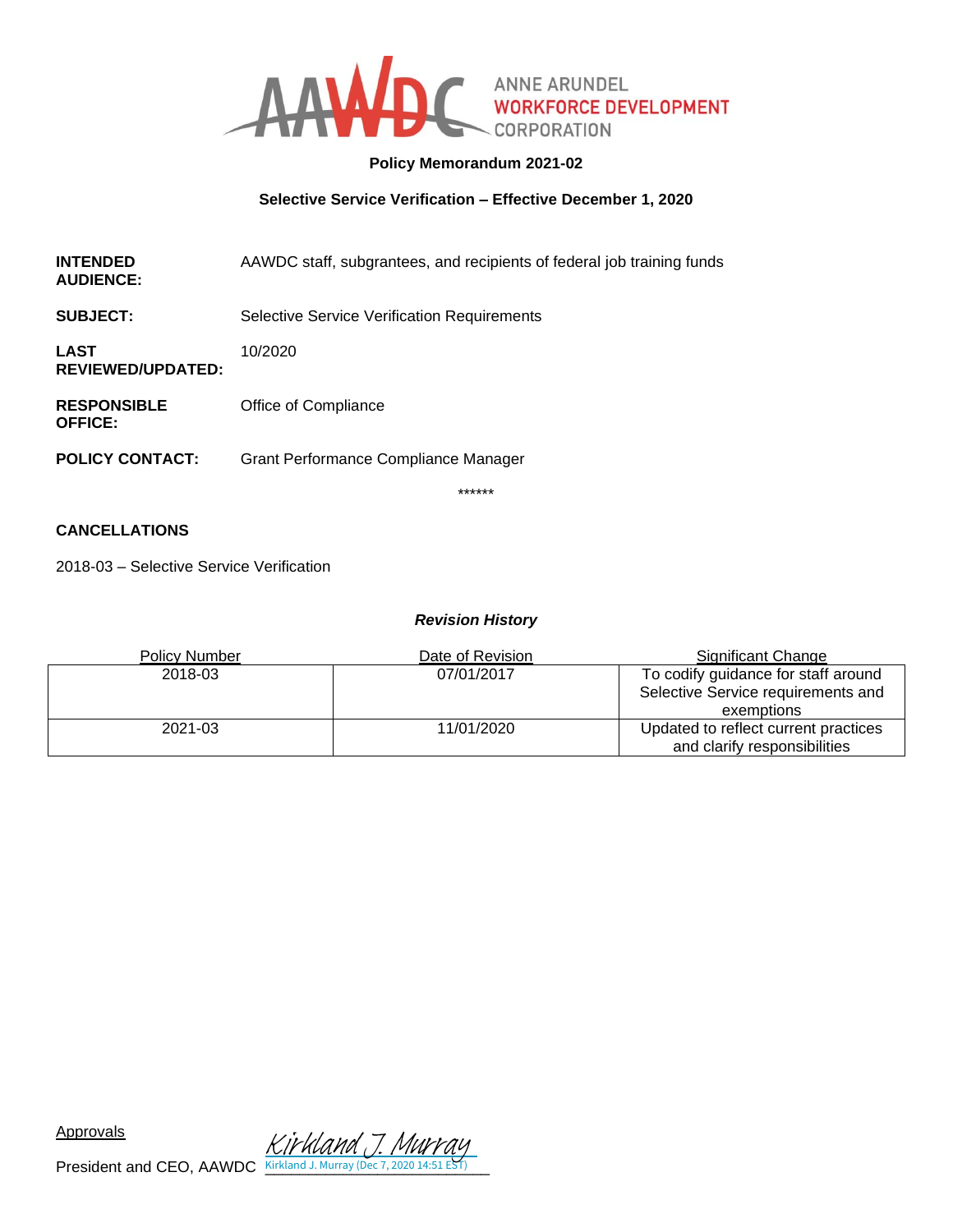#### *Introduction*

All male U.S. citizens and male aliens living in the United States between the ages of 18 and 25 were required to be registered with the Selective Service. Registration provides for a fair and equitable system that provides personnel to the Department of Defense and an alternative service program for conscientious objectors, if activated by the federal government. Failure to register is a felony and individuals who do not register can be denied the following benefits for life:

- Federal (and some state) student aid programs
- Federal job training under the Workforce Innovation and Opportunity Act (and other federal and state job training programs)
- Federal (and many state and local) jobs
- Up to a 5-year delay on immigration proceedings for citizenship

#### *Policy Statement*

All male participants born after January 1, 1960 must provide evidence that they are registered with the Selective Service System. If a participant cannot provide documentation, then AAWDC cannot enroll him into any program or grant where verification of registration is a required element of eligibility.

#### Youth Participants

Once a participant turns 18 years old, he must register with the Selective Service within 30 days of his birthday. If a youth participant fails to register or refuses to register, program services must be immediately discontinued. Any program costs incurred for the participant are disallowed starting on the  $31<sup>st</sup>$  day after his 18<sup>th</sup> birthday.

#### Participants Under Age 26

A participant may still register with the Selective Service and be deemed eligible for program services provided he has not yet reached his 26<sup>th</sup> birthday. After age 26, the participant must receive a waiver from AAWDC to receive services.

#### *Selective Service Waiver Requirements*

#### Registration Exemption

Certain individuals are exempt from the registration requirements. Such individuals do not have to seek a waiver but must show proof of exemption.

Exemptions are granted to:

- Any male living in the United States born prior to January 1, 1960;
- Members of the Armed Forces on active duty (NOTE: active duty for training or ADT is not considered active duty for registration purposes);
- Cadet and Midshipmen of the Service Academies or Coast Guard Academy;
- Students in Office Procurement Programs at the Citadel, North Georgia College and State University, Norwich University, Virginia Military Institute, Texas A&M University, Virginia Polytechnic Institute and State University;
- Lawful non-immigrants on visas and special agricultural workers on I-688A visas;
- Any individual who was incarcerated, hospitalized, or institutionalized between the ages of 18 and 25;
- Any individual with a physical or mental disability who was continually confined to a residence, hospital, or institution; and
- Individuals who were born female and have a sex change.

#### Registration Waiver

If the participant does not qualify for an exemption as indicated above must seek a waiver. AAWDC requires that the participant obtain a Status Information Letter and must present that letter to the Office of Compliance. A compliance staff member will adjudicate the issue and decide. The standard for adjudication is that the individual show by a preponderance of the evidence that his failure to register was not knowing and willful.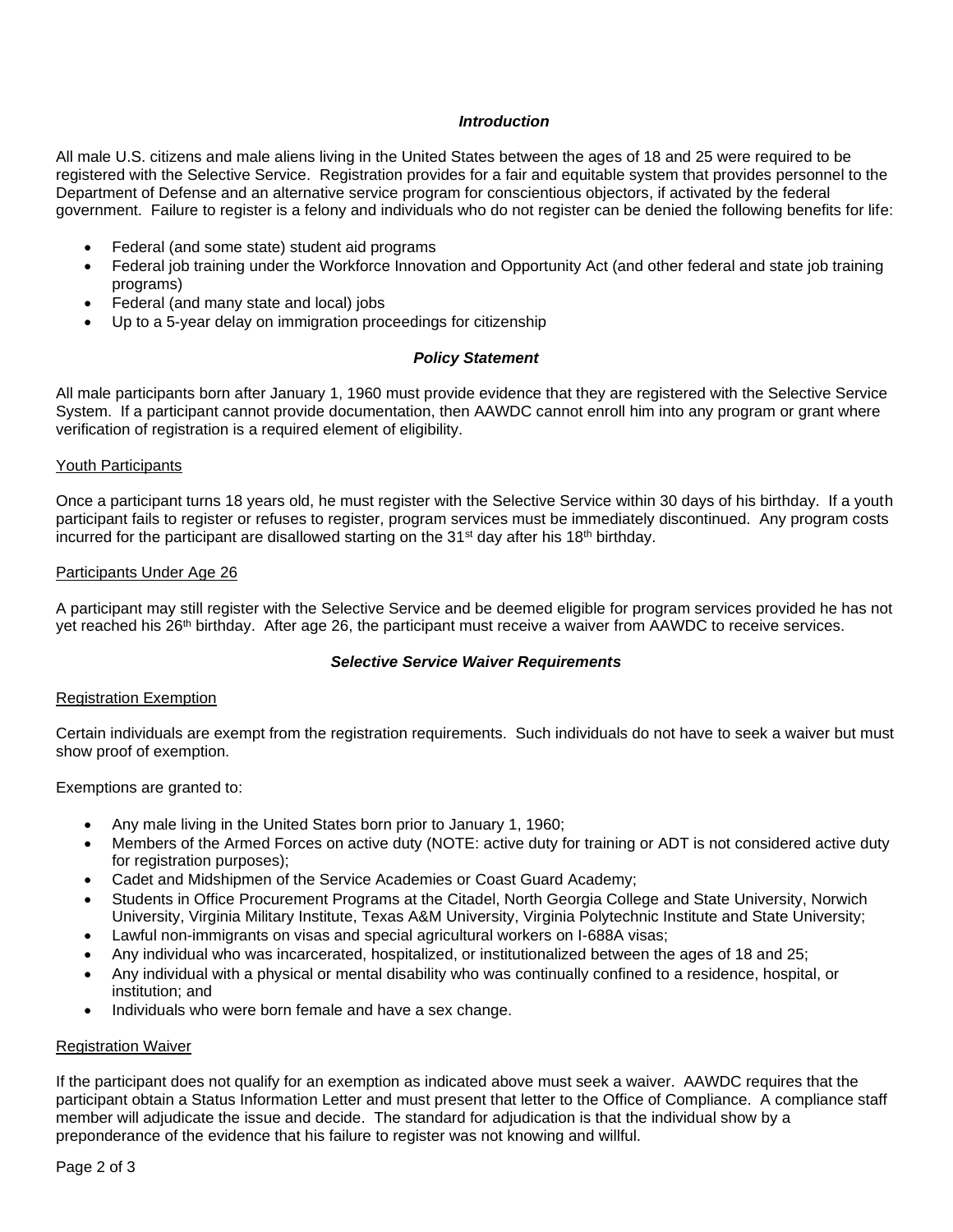If the compliance staff member decides in favor of the participant, then the participant may not be denied any program services to which he is otherwise eligible.

In the event that the Office of Compliance makes an adverse determination, services must be denied and the participant must be notified in writing. The final decision regarding the participant's eligibility lies with AAWDC and the Office of Compliance.

# *Related Policies and Other Resources*

• *TEGL 11-11, Change 2* – Selective Service Registration Requirements for Employment and Training Administration Funded Programs, dated May 16, 2012